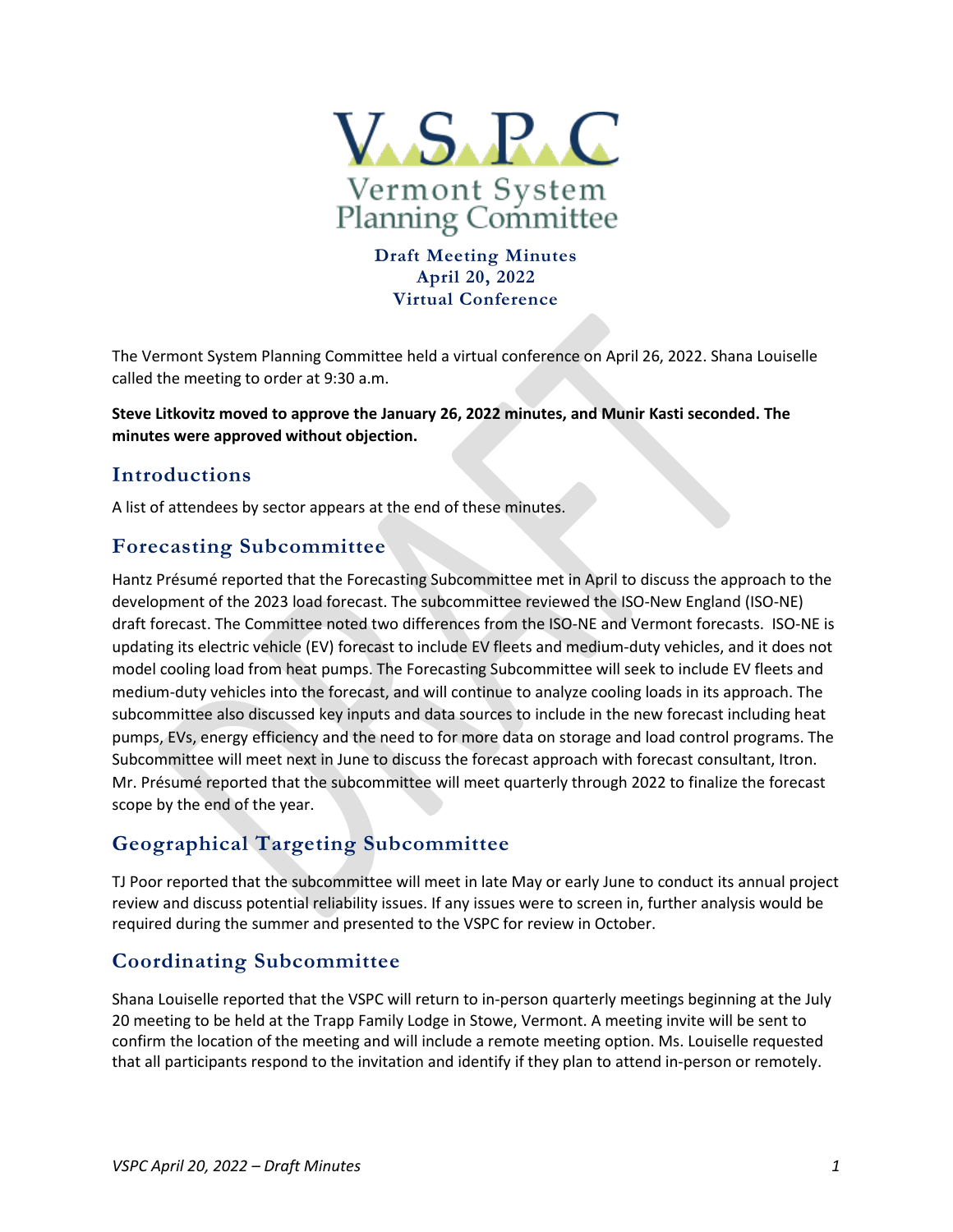# **Regional Update**

Eric Johnson, Vermont External Affairs Representative for ISO-NE, provided an overview of initiatives underway at the ISO beginning with a collaboration with the Electric Power Research Institute (EPRI) to conduct a probabilistic energy-security study for the New England region to model and assess operational impacts of extreme weather events. Extreme weather events in Texas and California have made it apparent that multi-day or longer energy deficiencies have serious consequences to residents and the economy. ISO-NE filed results of the Forward Capacity Auction #16 on March 21. FCA #16 procured the resources need to meet the demand for electricity, plus reserve requirements, during the June 1, 2025 to May 31, 2026 capacity commitment period. The preliminary estimate of the total value of the capacity market is \$1.04 billion. The next auction will be held March 6, 2023.

ISO-NE recently made two filing with FERC. The first was a proposal with FERC to eliminate the minimum offer price rule (MOPR) with a transition mechanism for FCAs #17 and #18. The proposal would fully eliminate the MOPR for FCA #19, and introduce reformed buyer-side market power review and mitigation rules. The new methodology is expected to maintain market competitiveness, while allowing entry of state-sponsored resources. ISO-NE also filed its proposal to comply with FERC Order No. 2222 related to Distributed Energy Resource Aggregation (DERAs) on February 2, 2022. The proposal creates two new participant models and amends several existing models in order to allow DERAs to participate in the ISO's energy and ancillary-service markets; and it amends the tariff to allow DERAs to participate as capacity resources in the Forward Capacity Market.

Mr. Johnson noted the ISO proposes to change relevant sections of the Interconnection Procedures in Schedules 22 and 23 of the Open Access Transmission Tariff to identify that all new distributionconnected generation should proceed through the state interconnection process. The proposal is being discussed at the NEPOOL Transmission Committee through May with a Committee vote planned on May 31, followed by Participants Committee action in June.

Lastly, the ISO's Pathways to the Future Grid initiative is exploring potential market frameworks to support the power grid's evolution. The ISO modeled four potential market designs that could help the region decarbonize the New England electric system including net carbon pricing, Forward Clean Energy Market (FCEM), hybrid of the two (FCEM and net carbon pricing), and the status quo of state procurements of clean energy. A draft report is available. ISO's full presentation can be viewe[d here.](https://www.vermontspc.com/library/document/download/7524/April_20_2022_VSPC_ISO_NE_Update_Final.pdf)

## **Presentation: ISO-New England's 2050 Transmission Study**

Dan Schwarting, ISO-NE Transmission Planning Manager, provided an overview on the first phase of the New England States Committee on Electricity (NESCOE)-requested, ISO New England-led 2050 Transmission Study. This study is a long-term transmission planning analysis that evaluates the transmission infrastructure needed to meet the New England states' energy policies and consumer demand, while simultaneously satisfying reliability requirements in the years 2035, 2040 and 2050. The study revealed that as the region moves from summer-peaking to winter peaking, increases its use of renewables and doubles its peak power consumption, approximately half of its 9,000 miles of transmission lines become overloaded by 2050. Vermont's 115 kV transmission system showed some overloads due to increased peak loads, but the Vermont 345 kV system did not show major concerns. The second phase of the study will address the rules necessary to enable a state to select potential options for addressing issues identified in the transmission analyses and how to arrive at a cost allocation for the associated transmission infrastructure.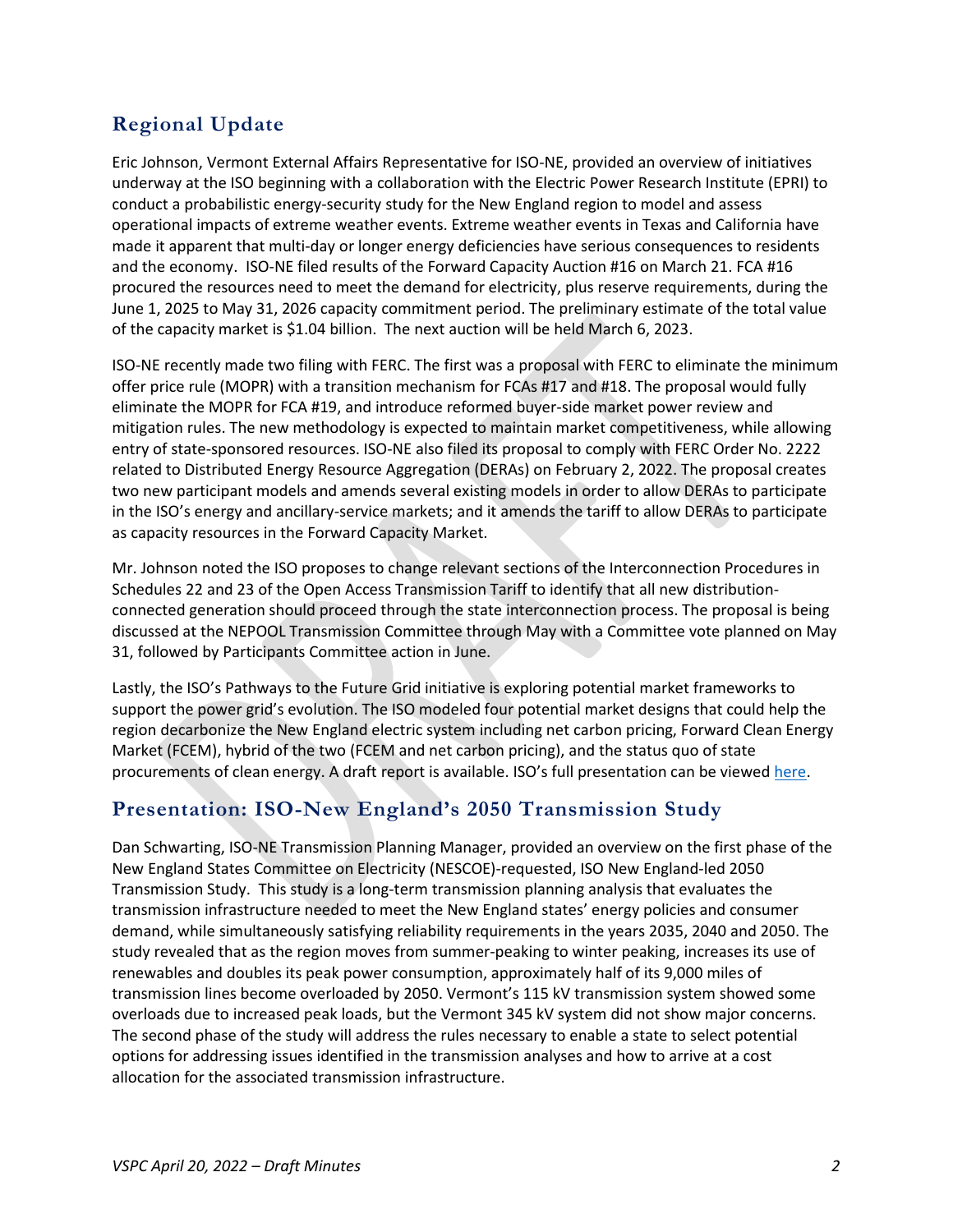# **Presentation: Franklin County Transmission Line Upgrade**

Hantz Présumé, VELCO's Transmission Planning Manager, presented details about the Franklin County Line Upgrade, an emerging transmission project in northwest Vermont. VELCO is proposing to rebuild the existing Highgate-to-Georgia transmission line or the K42 line, a 16.6 mile wood H-frame transmission line originally built in 1958. Recent inspections and engineering analysis of the K42 line revealed that 146 of the 212 structures are in poor condition due to their age, woodpecker and insect damage, cracks, splitting, rotting wood, and/or leaning poles. These aged and/or deficient structures are not able to reliably reach another eight years of age before the next full field evaluation.

The K42 line is an important grid asset to northern Vermont, and difficult to take out of service. The proposed scope of work is designed to address asset condition need with minimal disruption to the electric grid. The proposed project would build a new line next to the existing line, with weathering steel single-poles. The conductor (wire) and fiber optic cable will also be replaced. VELCO is considering selecting a double-bundle design for the new conductor as the most cost-effective alternative that addresses the asset condition concerns, reduces losses by 50%, improves system strength and reactive margin, addresses current export constraints, facilitates renewable energy growth, and ensures equitable access to renewables. Once the rebuild is complete, VELCO will remove the original line.

Mr. Presume shared that the project has been approved by ISO-NE and NEPOOL, and is currently being discussed with Vermont distribution utilities and the Department of Public Service. Public outreach has begun and will continue through the life of the project. The project will be reviewed by the Geographic Targeting Subcommittee this year, and the permitting process is expected to begin in 2023.

### **Presentation: Join FERC/NARUC task force on regional transmission planning update**

Riley Allen, Vermont Public Utility Commissioner and Joint Transmission Task Force member, provided an overview of the ongoing work at the FERC/NARUC transmission task force. He shared that discussions at the Task Force have focused on broadening the scope of benefits in regional transmission planning and revising the cost allocation process. Allen highlighted key insights from the recent Task Force meeting including the proposal to evaluate projects in clusters to capture the synergies among multiple projects instead of looking at transmission projects on a case-by-case basis; and, the merits of removing the typical "silos" that seek to more narrowly categorize a transmission project according to one value, i.e., reliability, economic or public policy, and instead expanding the categories of benefits since projects tagged as providing one benefit almost always deliver additional benefits. Commissioner Allen also shared his personal emphasis during Task Force meeting on cost containment, and the value of applying a more holistic approach to long-term transmission planning. He continues to work closely with ISO New England, VELCO and NESCOE on these topics, and will seek to stay engaged with the VSPC going forward. Lastly, at its May 6 meeting, the Task Force discussed interconnection queue reforms including: tighter applicant requirements, tighter deadlines for transmission service providers and faster tracks for certain categories of applicants, e.g., renewable generators utilizing in-place transmission infrastructure of phased-out fossil-fuel and/or nuclear generators.

# **Policy and Project Updates**

**• Grid Modernization investment update:** The Vermont utilities presented a \$2 Billion Infrastructure Investment proposal to the Vermont legislature in January highlighting priority investment areas to help achieve Vermont's renewable and climate-driven goals. The initial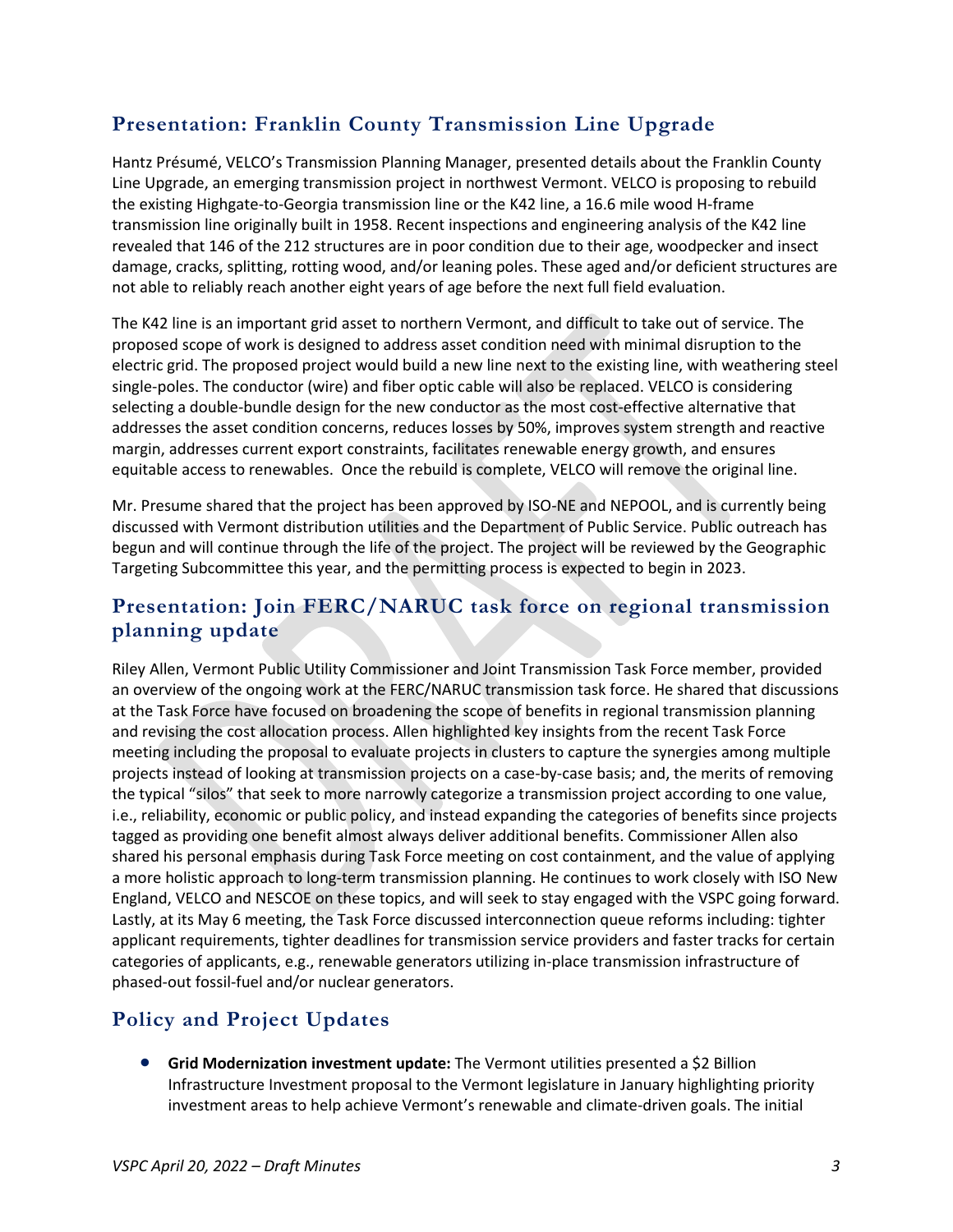proposal has been modified to bring greater clarity to the request and identify which areas of investment align with the ARPA funding. Additionally, investment estimates were modified and transmission projects were removed from the scope to reduce the investment proposal to \$100 million. The revised proposal has been reviewed by the House and the House-passed budget included investment for some of the utility requests including \$20 Million for low-to-moderate income electrical upgrades, \$2 million for storage and load management and \$5 Million for automated metering infrastructure.